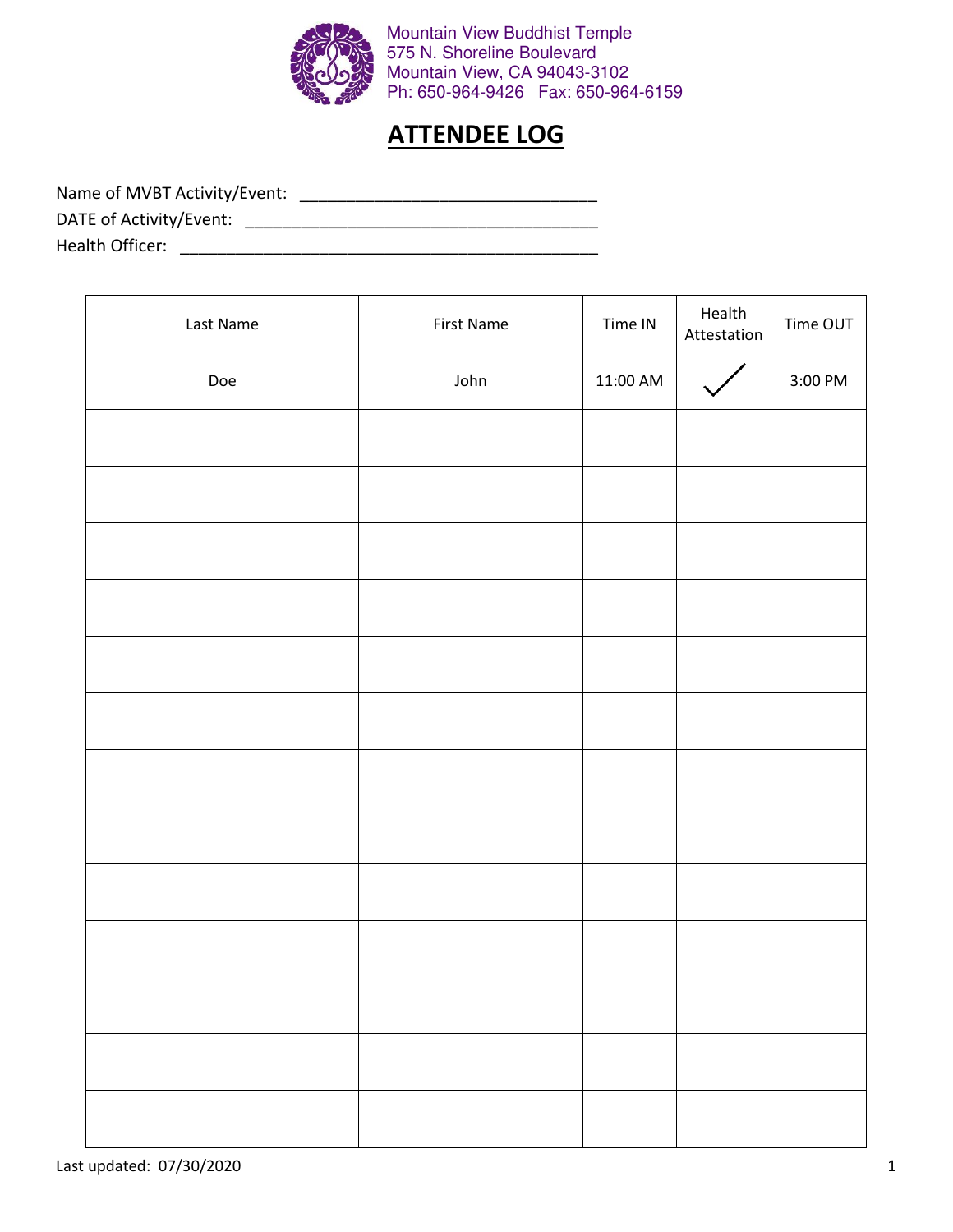

| Last Name | First Name | Time IN | Health<br>Attestation | Time OUT |
|-----------|------------|---------|-----------------------|----------|
|           |            |         |                       |          |
|           |            |         |                       |          |
|           |            |         |                       |          |
|           |            |         |                       |          |
|           |            |         |                       |          |
|           |            |         |                       |          |
|           |            |         |                       |          |
|           |            |         |                       |          |
|           |            |         |                       |          |
|           |            |         |                       |          |
|           |            |         |                       |          |
|           |            |         |                       |          |
|           |            |         |                       |          |
|           |            |         |                       |          |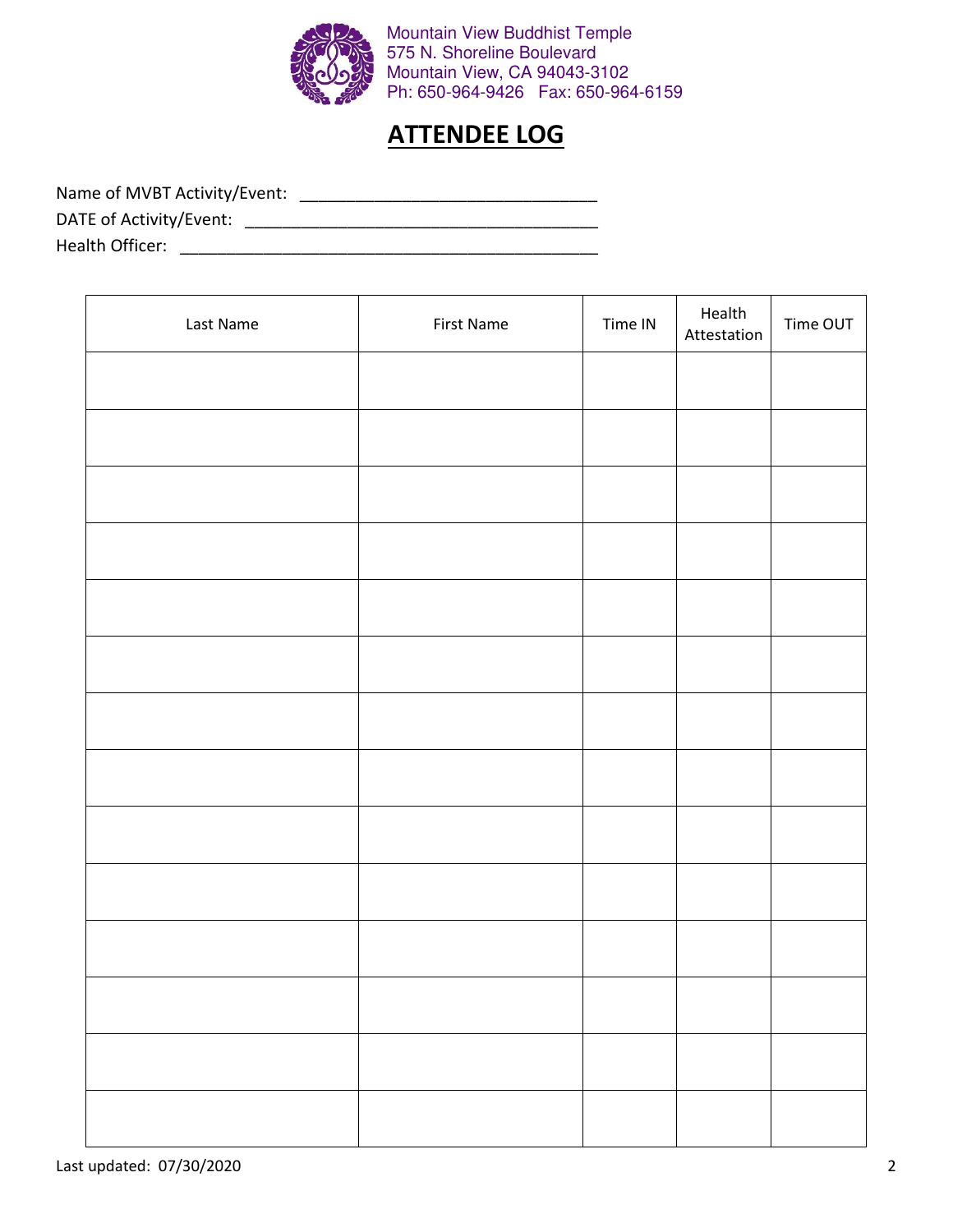

| Last Name | First Name | Time IN | Health<br>Attestation | Time OUT |
|-----------|------------|---------|-----------------------|----------|
|           |            |         |                       |          |
|           |            |         |                       |          |
|           |            |         |                       |          |
|           |            |         |                       |          |
|           |            |         |                       |          |
|           |            |         |                       |          |
|           |            |         |                       |          |
|           |            |         |                       |          |
|           |            |         |                       |          |
|           |            |         |                       |          |
|           |            |         |                       |          |
|           |            |         |                       |          |
|           |            |         |                       |          |
|           |            |         |                       |          |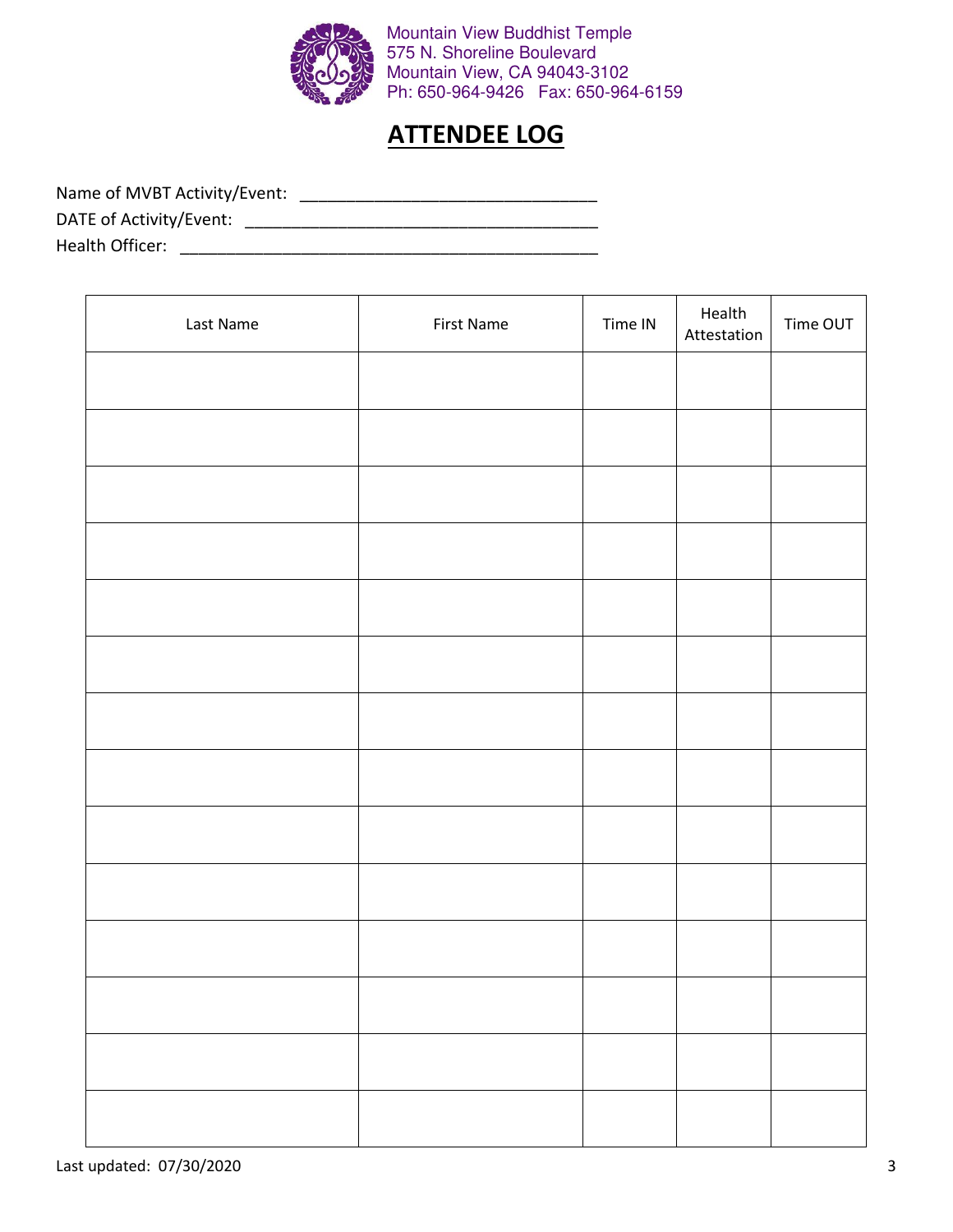

| Last Name | First Name | Time IN | Health<br>Attestation | Time OUT |
|-----------|------------|---------|-----------------------|----------|
|           |            |         |                       |          |
|           |            |         |                       |          |
|           |            |         |                       |          |
|           |            |         |                       |          |
|           |            |         |                       |          |
|           |            |         |                       |          |
|           |            |         |                       |          |
|           |            |         |                       |          |
|           |            |         |                       |          |
|           |            |         |                       |          |
|           |            |         |                       |          |
|           |            |         |                       |          |
|           |            |         |                       |          |
|           |            |         |                       |          |